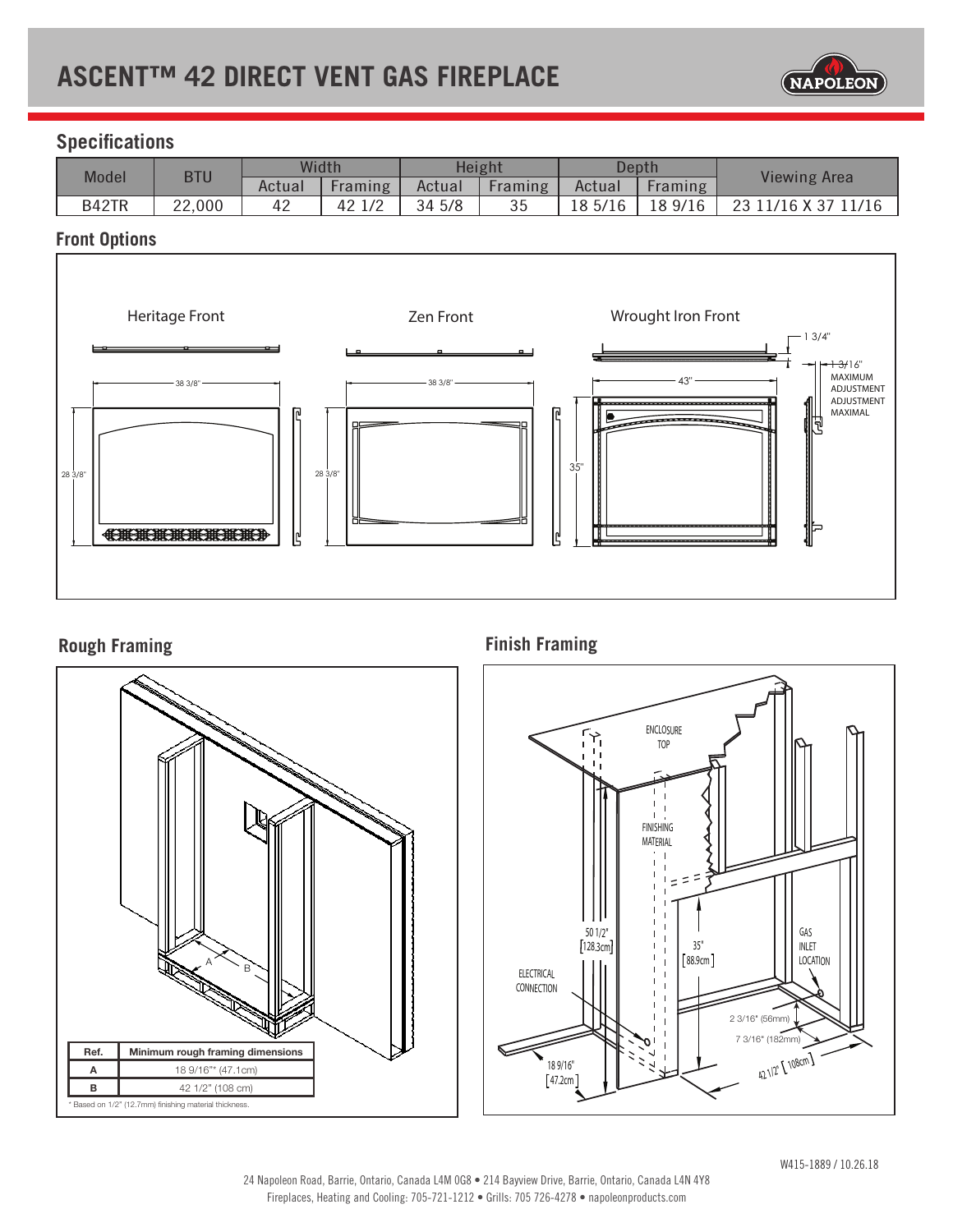

**Product information provided is not complete and is subject to change without notice. Please consult the installation manual for the most up to date installation information.**

### **Dimensions**



# **Wall Penetration**



### **Combustible Mantel Clearances Appliance Location**





W415-1889 / 10.26.18

24 Napoleon Road, Barrie, Ontario, Canada L4M 0G8 • 214 Bayview Drive, Barrie, Ontario, Canada L4N 4Y8 Fireplaces, Heating and Cooling: 705-721-1212 • Grills: 705 726-4278 • napoleonproducts.com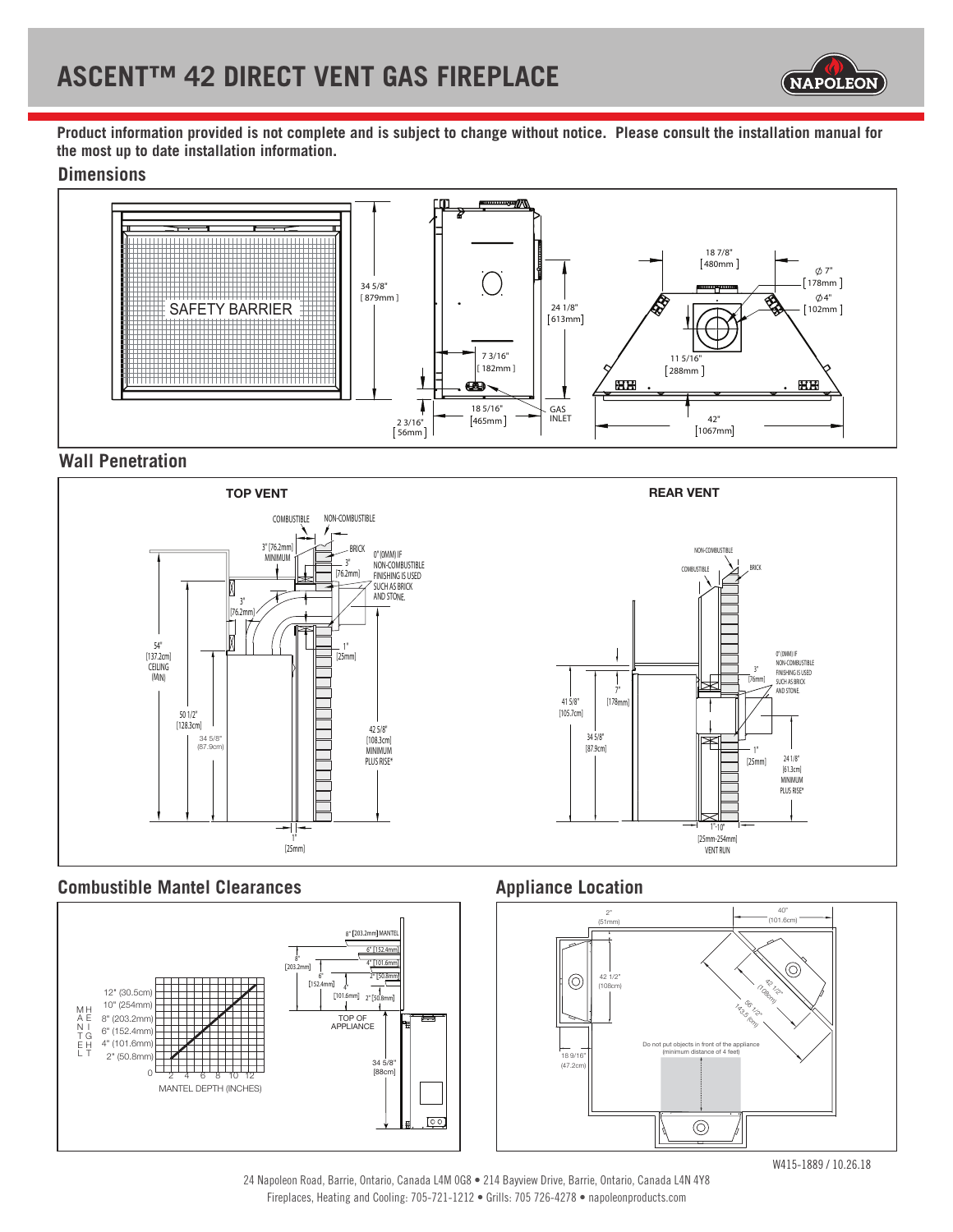

# **Spécifications**

| Modèle | <b>BTU</b> | Largeur |          | Hauteur |          | Profondeur |          | Dimensions de Vision |
|--------|------------|---------|----------|---------|----------|------------|----------|----------------------|
|        |            | Réel    | Ossature | Réel    | Ossature | Réel       | Ossature |                      |
| B42TR  | 22,000     | 42      | 42 1/2   | 34 5/8  | 35       | 18 5/16    | 18 9/16  | 23 11/16 X 37        |

### **Façades Décoratives**



## **Ossature approximatif**



**Ossature fini**